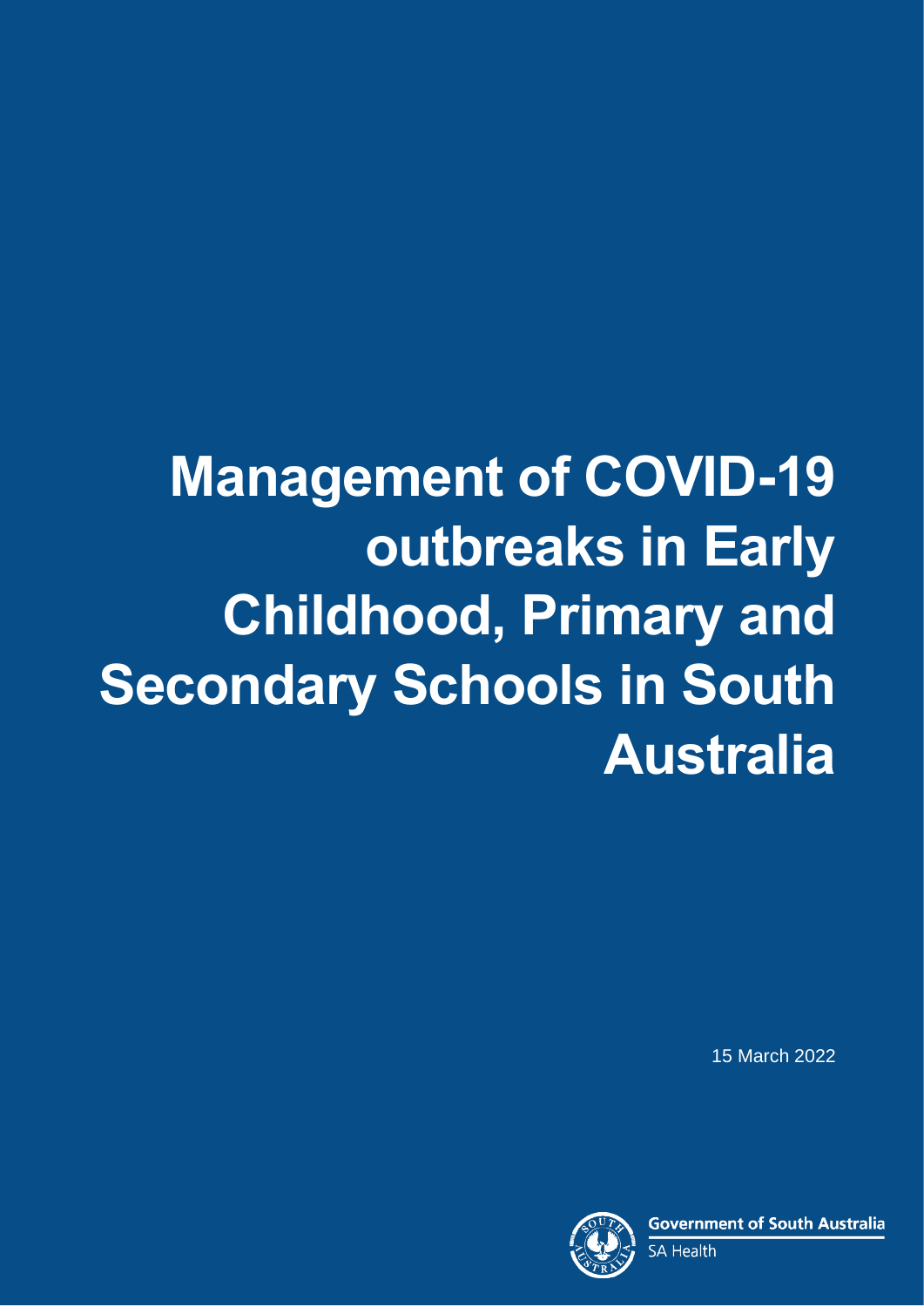#### **Aim**

Recommendations for schools, early childhood education and care (ECEC) and out of school hours care (OSHC) settings to self-manage multiple cases in a single class/room.

# **Scope**

Schools, ECEC services or OSHC services.

### **Trigger point**

Five COVID-19 cases in a single classroom/room over seven days (using the date each positive swab was collected). \*

## **Public health actions**

Public health actions are recommended but not mandated. This advice should be applied to classroom contacts\*\* in schools, ECEC and OSHC services.

This advice is not intended for students/children or staff identified as 1:1 SSO contacts or workplace contacts. Cases are required to [isolate for 7](https://www.sahealth.sa.gov.au/wps/wcm/connect/public+content/sa+health+internet/conditions/infectious+diseases/covid-19/testing+and+tracing/information+about+a+positive+result+for+covid-19) days and follow instructions from SA Health.

In the event of **five COVID-19 cases in a seven-day period** (using the date each positive swab was collected) in a single classroom/room, schools and services\* should inform parents/guardians of the number of cases in the class/room and implement the following:

**1.** Staff and all students remaining in the class/room obtain an initial PCR test. Students can attend school/service whilst awaiting their result if no symptoms are present. Staff can continue to attend on a Rapid Antigen test-to-stay regime (if applicable).

The aim of this action is to actively find and remove infectious case/s from the class/room, while minimising disruption to learning and care.

a. If the school or service identifies that the initial PCR tests resulted in four or fewer cases, no action is required. If the school or service identifies that the initial PCR tests resulted in **a further five cases**, schools / ECEC can consider a circuit breaker where the class/room is closed for three school days. Staff and students obtain a second PCR test prior to returning to the class/room.

The aim of this action is to reduce transmission by stopping children interacting in the class/room.

Asymptomatic children of essential workers / vulnerable children may continue to attend on a Rapid Antigen test-to-stay regime and where the school/service has the resources to provide continuing education or care services on-site.

b. *As an alternative to a circuit breaker, schools/services may have an arrangement in place to implement a test-to-stay regime in specific circumstances, such as Year 11 or 12 students (see notes below\*\*\*)*

Test-to-stay regime: child/students conduct daily Rapid Antigen Tests for seven days after the last exposure to the case/s (see notes below\*\*\*\*). Any positive tests must be *[reported to SA](https://www.sahealth.sa.gov.au/wps/wcm/connect/public+content/sa+health+internet/conditions/infectious+diseases/covid-19/testing+and+tracing/rapid+antigen+testing+rat+for+covid-19)  [Health](https://www.sahealth.sa.gov.au/wps/wcm/connect/public+content/sa+health+internet/conditions/infectious+diseases/covid-19/testing+and+tracing/rapid+antigen+testing+rat+for+covid-19)*.

**2.** Provide comprehensive COVID vaccine health promotion materials to all families attending the school/service (particularly in the impacted year level/age group) regarding importance of vaccination and how to obtain vaccination (if the children in the class/room are aged five or above).